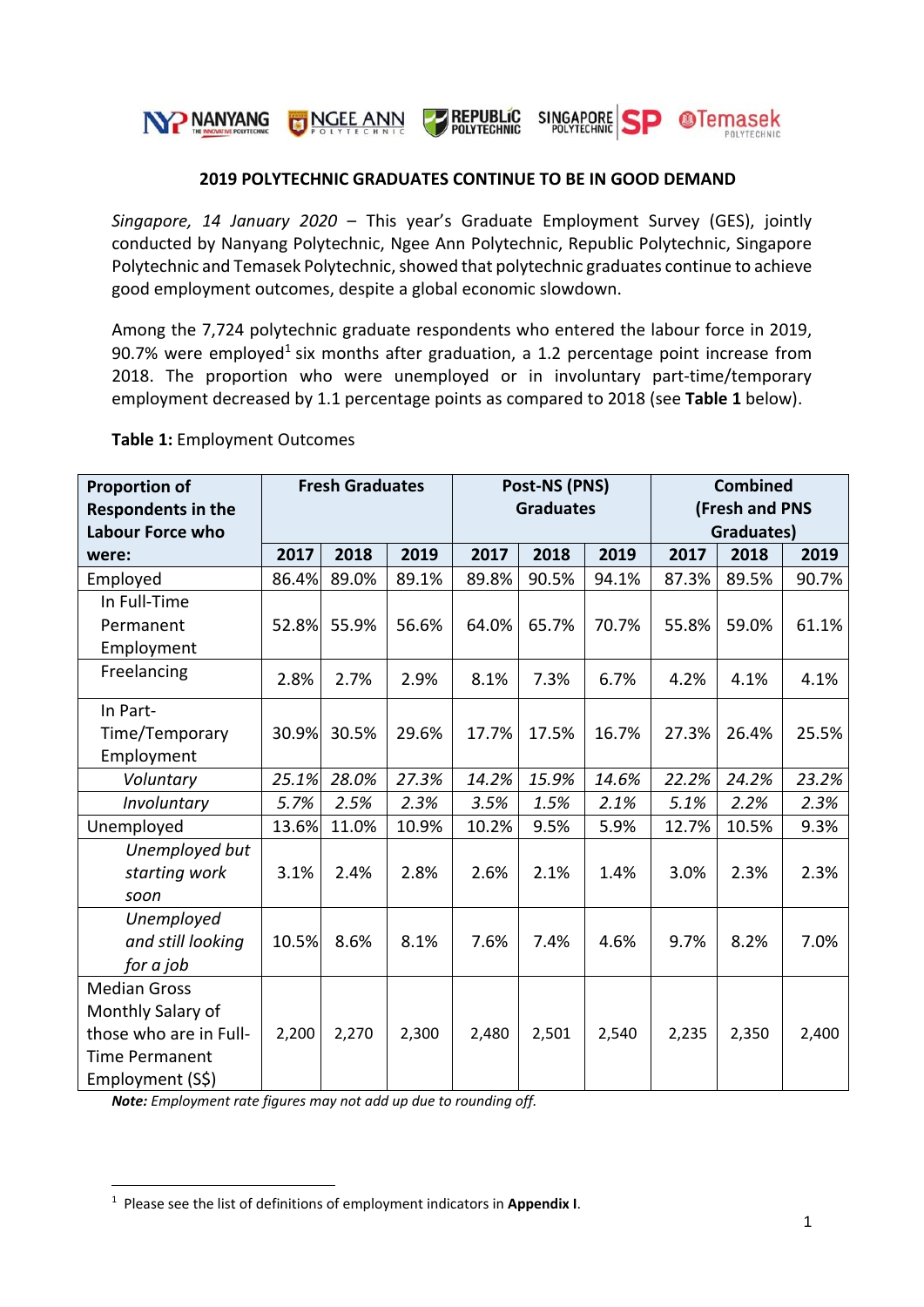For graduates in full-time permanent employment, the overall median gross monthly salary increased from \$2,350 in 2018 to \$2,400 in 2019. Among full-time permanently employed respondents over the last three years, median gross monthly salaries for fresh and post-NS graduates from the Health Sciences cluster was consistently higher than the overall median (see **Table 2** below).

|                                          | <b>Median Gross Monthly Salary (SGD)</b> |         |         |                          |         |         |                           |         |         |
|------------------------------------------|------------------------------------------|---------|---------|--------------------------|---------|---------|---------------------------|---------|---------|
| Course Cluster <sup>2</sup>              | <b>Fresh Graduates</b>                   |         |         | <b>Post-NS Graduates</b> |         |         | <b>Combined</b>           |         |         |
|                                          |                                          |         |         |                          |         |         | (Fresh and PNS Graduates) |         |         |
|                                          | 2017                                     | 2018    | 2019    | 2017                     | 2018    | 2019    | 2017                      | 2018    | 2019    |
| Arts, Design &<br>Media                  | \$2,000                                  | \$2,050 | \$2,200 | \$2,400                  | \$2,500 | \$2,400 | \$2,025                   | \$2,200 | \$2,200 |
| <b>Built Environment</b>                 | \$2,200                                  | \$2,200 | \$2,300 | \$2,300                  | \$2,500 | \$2,500 | \$2,200                   | \$2,260 | \$2,300 |
| <b>Business</b>                          | \$2,050                                  | \$2,100 | \$2,155 | \$2,500                  | \$2,600 | \$2,500 | \$2,100                   | \$2,200 | \$2,270 |
| Engineering                              | \$2,200                                  | \$2,300 | \$2,350 | \$2,500                  | \$2,600 | \$2,550 | \$2,300                   | \$2,400 | \$2,470 |
| <b>Health Sciences</b>                   | \$2,500                                  | \$2,500 | \$2,580 | \$2,510                  | \$2,689 | \$2,627 | \$2,500                   | \$2,523 | \$2,600 |
| Humanities &<br>Social Sciences          | \$2,200                                  | \$2,300 | \$2,400 | \$2,500                  | \$2,607 | \$2,656 | \$2,250                   | \$2,300 | \$2,450 |
| Information &<br>Digital<br>Technologies | \$2,200                                  | \$2,200 | \$2,300 | \$2,465                  | \$2,500 | \$2,600 | \$2,300                   | \$2,390 | \$2,450 |
| <b>Sciences</b>                          | \$2,000                                  | \$2,100 | \$2,023 | \$2,400                  | \$2,500 | \$2,500 | \$2,050                   | \$2,150 | \$2,125 |
| <b>All Courses</b>                       | \$2,200                                  | \$2,270 | \$2,300 | \$2,480                  | \$2,501 | \$2,540 | \$2,235                   | \$2,350 | \$2,400 |

**Table 2:** Median Gross Monthly Salary of Full-Time Permanently Employed Graduates

# **Fresh Graduates**

1

8,685 out of 11,598 fresh graduates in 2019 responded to the survey. As at 1 Oct 2019, around six months after the completion of their final examinations, 60.3% of respondents were in the labour force (i.e. those who were working, or not working but actively looking and available for work). 38.9% were pursuing or preparing to begin further studies and hence not looking for jobs. This was an increase from 36.0% in 2018. Most of the remaining 0.8% said that they were taking a break and not seeking employment.

Of those in the labour force, 89.1% were employed in 2019 (see **Table 1**), a marginal increase from the 89.0% in 2018. 56.6% were in full-time permanent employment, up from 55.9% in 2018. 2.9% were working on a freelance basis and 29.6% were in part-time/temporary employment, a decrease from 30.5% in 2018. The majority of the fresh graduates in parttime/temporary employment were pursuing or preparing to begin further studies. The proportion of those in involuntary part-time/temporary employment (i.e. tried but were not successful in obtaining a full-time permanent job offer) decreased from 2.5% in 2018 to 2.3% in 2019.

<sup>2</sup> **Appendix II** lists all diploma courses under each course cluster.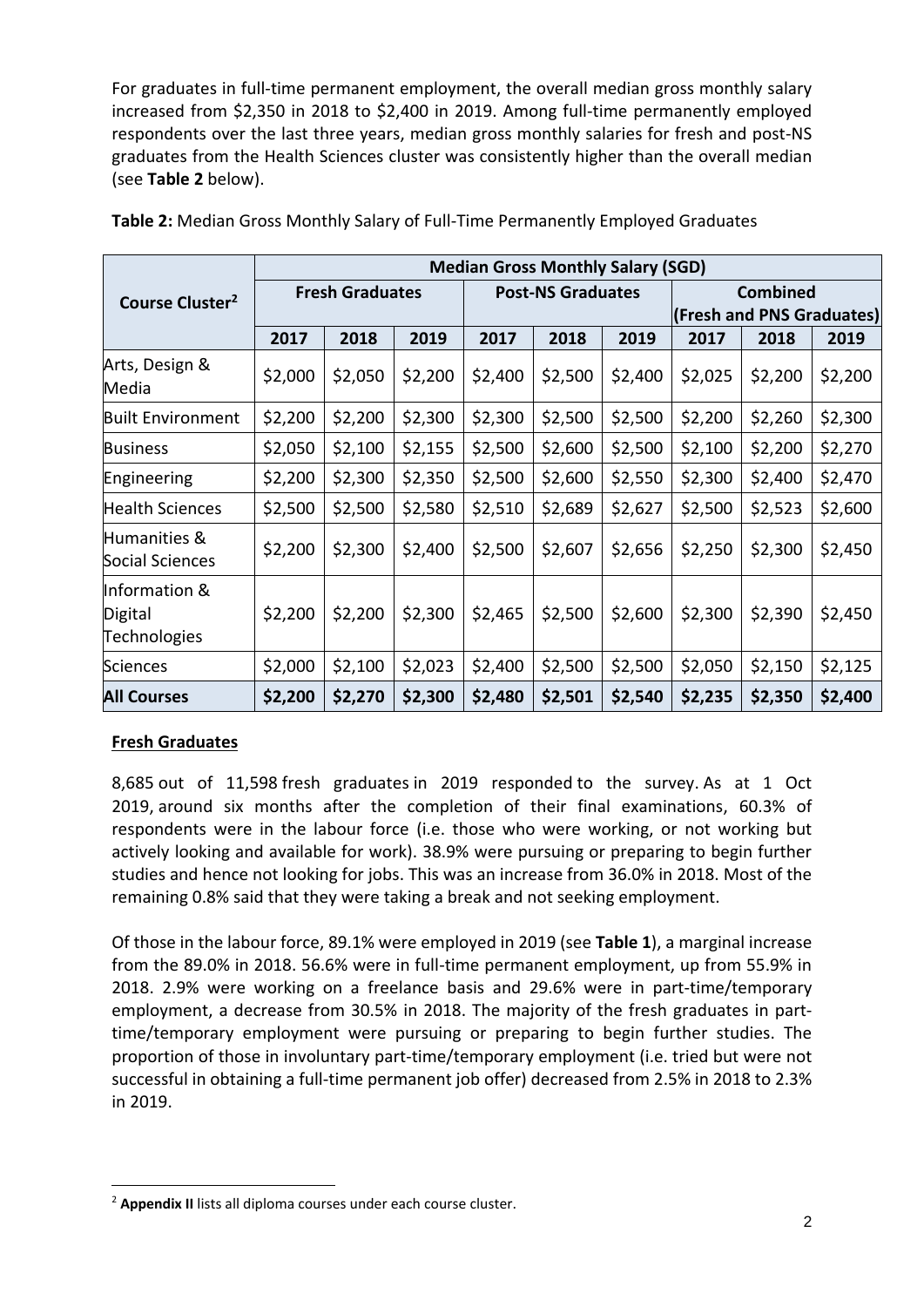The median gross monthly salary among fresh graduates in full-time permanent employment was \$2,300, up from \$2,270 in 2018 (see **Table 2**).

## **Post-National Service Graduates**

5,845 out of 9,931 graduates from 2016 who completed their full-time NS between 1 Apr 2018 and 31 Mar 2019 took part in the GES 2019. 42.5% of respondents were in the labour force (i.e. those who were working or not working but actively looking and available for work). 57.2% were pursuing or preparing to begin further studies and hence not looking for jobs. This was an increase from 51.5% in 2018. Most of the remaining 0.3% said that they were taking a break and not seeking employment.

As at 1 Oct 2019, 94.1% of the respondents in the labour force were employed (see **Table 1**), an increase from 90.5% in 2018. Among those in the labour force, 70.7% were in full-time employment, up from 65.7% in 2018. 6.7% were working on a freelance basis and 16.7% were in part-time/temporary employment, a decrease from 17.5% in 2018. Similar to fresh graduate respondents, the majority of those in part-time/temporary employment were pursuing or preparing to begin further studies. The proportion of those in involuntary parttime/temporary employment (i.e. tried but were not successful in obtaining a full-time permanent job offer) was 2.1% of those in the labour force.

The median gross monthly salary of respondents who were post-NS graduates in full-time permanent employment was \$2,540, an increase from \$2,501 in 2018 (see **Table 2**).

On the outcomes of the 2019 Polytechnic GES, a spokesperson from the Polytechnic GES Committee said, "We are heartened that our polytechnic graduates continue to do well in the job market despite the global economic slowdown. Polytechnic graduates continue to be sought after by employers. The polytechnics will continue to work closely with industry partners to help ensure that our graduates have the relevant knowledge and skills to meet the needs of the economy, and are able to find good jobs and enjoy fulfilling careers."

## **Media Release Issued by**

**Singapore Polytechnic**

Mr Frank Chua / Mr Mitch Teo Department of Communications Tel: 9771 7871 / 9151 2232 Email: frank\_chua@sp.edu.sg / mitch\_teo@sp.edu.sg

### **Other Media Contacts:**

### **Nanyang Polytechnic**

Ms Nursharini Arifin Communication & Outreach Tel: 6550 0226 / 9834 9407 Email: nursharini\_arifin@nyp.edu.sg **Ngee Ann Polytechnic** Ms Sangeetha Naidu Corporate Communications Office Tel: 6460 6232/ 9487 1706 Email: sangeetha@np.edu.sg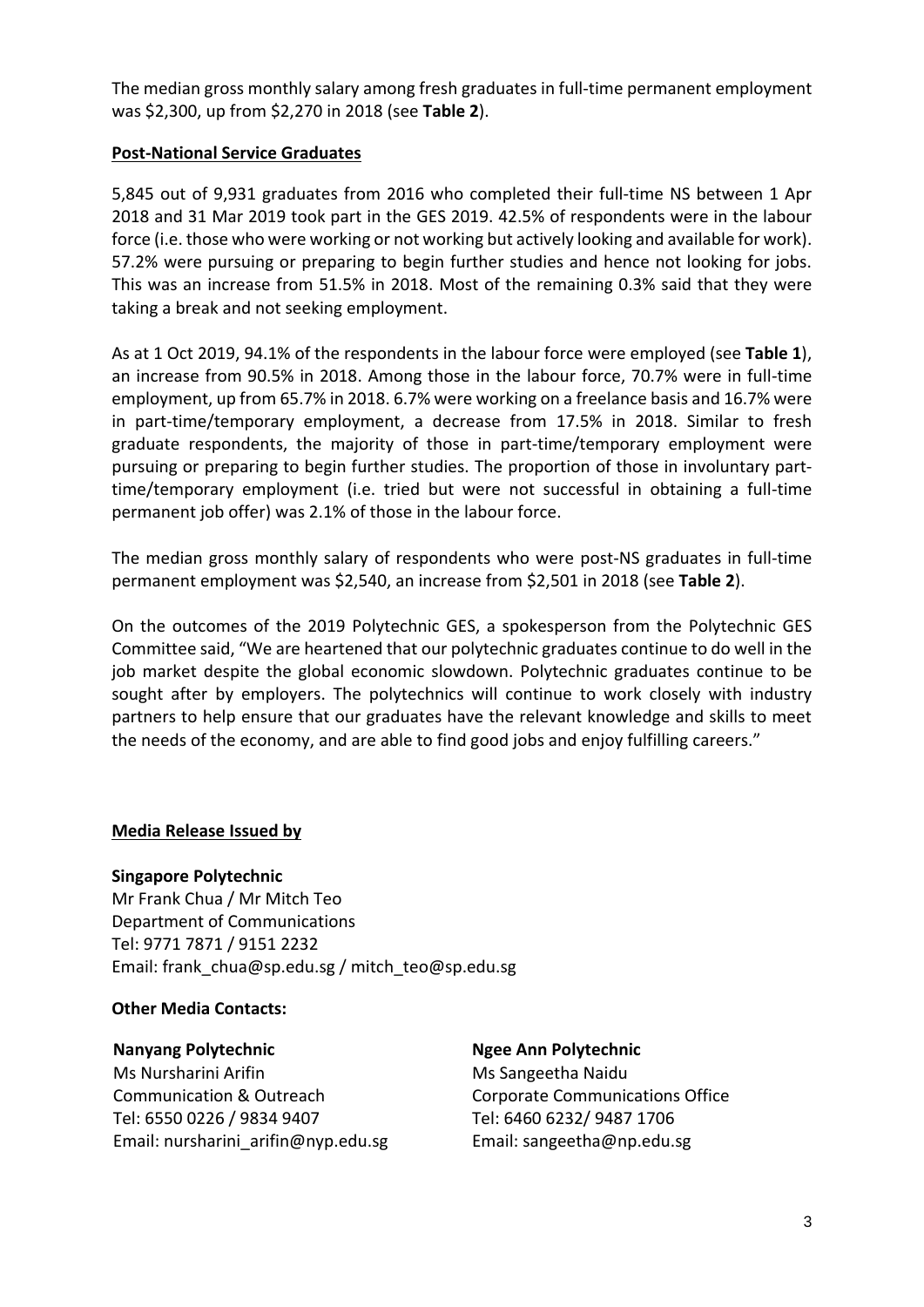# **Republic Polytechnic**

Mr Patrick Seng / Mr Julian Soh Office of Corporate Communications Tel: 9767 6701 / 9018 0719 Email: patrick\_seng@rp.edu.sg / julian\_soh@rp.edu.sg

### **Temasek Polytechnic**

Ms Sasha Fong Corporate Communications Tel: 6780 6974 / 9743 1175 Email: [sashaf@tp.edu.sg](mailto:sashaf@tp.edu.sg)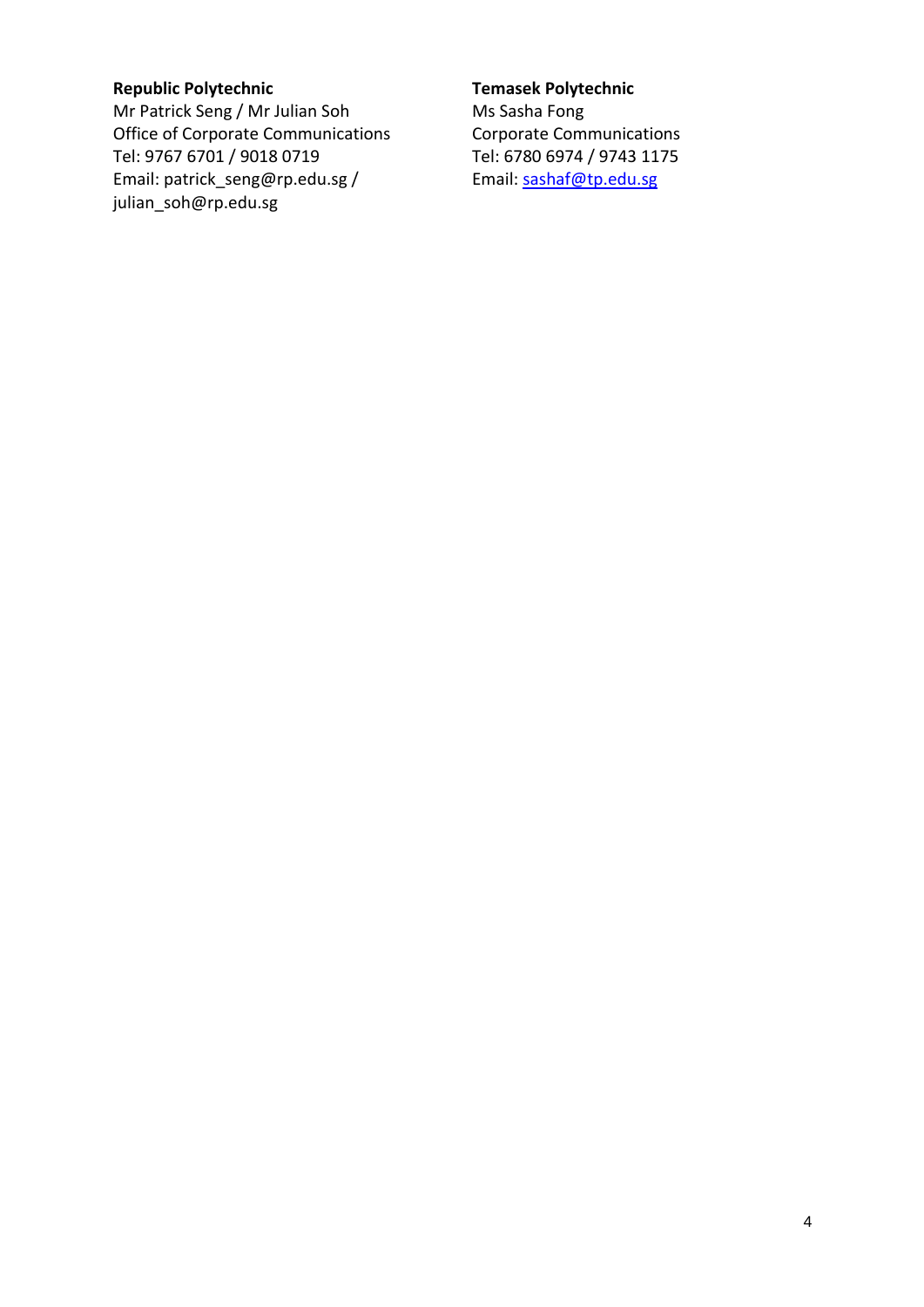#### **APPENDIX I:** DEFINITION OF EMPLOYMENT INDICATORS

*Employment refers to the number of graduates working in full-time permanent, part-time, temporary employment and freelancing, as a proportion of graduates in the labour force (i.e. those who were working or not working but actively looking and available for work).*

*Full-time Permanent Employment refers to employment of at least 35 hours a week and where the employment is not temporary. It includes those on contracts of one year or more.*

*Freelancing refers to those who operate their own business without employing any paid worker in the conduct of their business or trade.*

*Part-time Employment refers to employment of less than 35 hours a week.* 

*Temporary Employment refers to casual, interim or seasonal employment, including those on contracts of less than one year.*

*Involuntary part-time/temporary employment refers to those who indicated that they were in part-time/temporary employment as they had tried but were unable to obtain a full-time permanent job offer so far.*

*Voluntary part-time/temporary employment refers to those who indicated that they were in part-time/temporary employment as they were pursuing/ preparing to commence further studies, taking active steps to start a business venture, due to personal choice and other reasons.*

*Gross Monthly Salary comprises basic salary, fixed allowances, over-time pay, commissions and other regular cash payments, before deduction of the employee's CPF contributions and personal income tax. Employer's CPF contributions, bonuses, stock options, other lump sum payments and payments-in-kind are excluded.*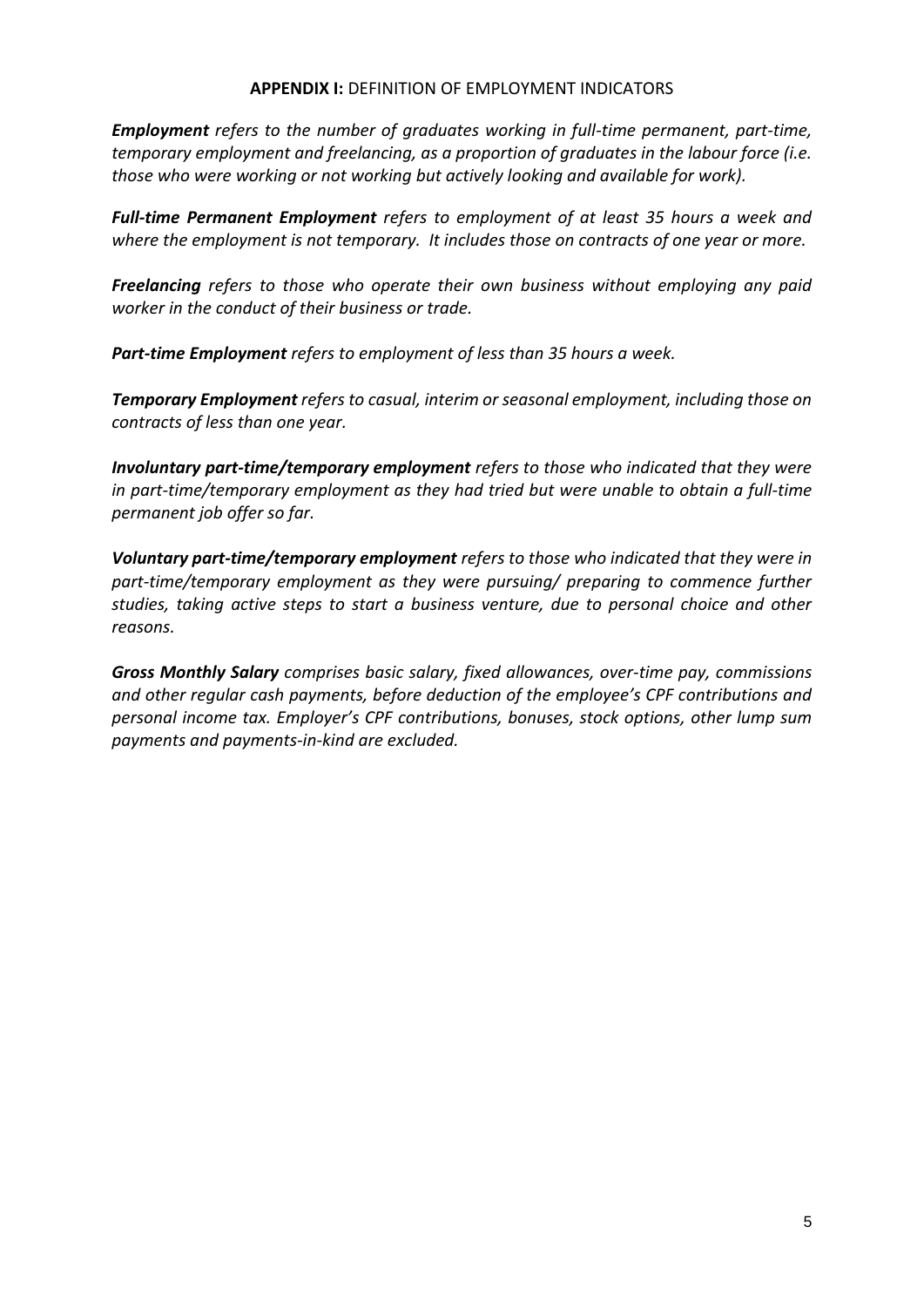#### **APPENDIX II:** LIST OF COURSE CATEGORIES & DIPLOMA COURSES SURVEYED

| ARTS, DESIGN AND MEDIA                                                          | <b>BUSINESS</b> (cont.)                                                                     |  |  |  |  |  |
|---------------------------------------------------------------------------------|---------------------------------------------------------------------------------------------|--|--|--|--|--|
| Diploma in 3D Interactive Media Technology                                      | Diploma in Hospitality & Tourism Management                                                 |  |  |  |  |  |
| Diploma in Advertising & Public Relations                                       | Diploma in Hotel And Hospitality Management                                                 |  |  |  |  |  |
| Diploma in Animation                                                            | Diploma in Human Resource Management With Psychology                                        |  |  |  |  |  |
| Diploma in Animation & 3D Arts                                                  | Diploma in Integrated Events & Project Management                                           |  |  |  |  |  |
| Diploma in Apparel Design & Merchandising                                       | Diploma in Integrated Events Management                                                     |  |  |  |  |  |
| Diploma in Arts And Theatre Management                                          | Diploma in International Business                                                           |  |  |  |  |  |
| Diploma in Arts Business Management<br>Diploma in Chinese Media & Communication | Diploma in International Logistics & Supply Chain Management<br>Diploma in Law & Management |  |  |  |  |  |
| Diploma in Communication and Information Design                                 | Diploma in Leisure & Events Management                                                      |  |  |  |  |  |
| Diploma in Communication Design                                                 | Diploma in Leisure & Resort Management                                                      |  |  |  |  |  |
| Diploma in Communications & Media Management                                    | Diploma in Logistics & Operations Management                                                |  |  |  |  |  |
| Diploma in Creative Writing For TV & New Media                                  | Diploma in Maritime Business                                                                |  |  |  |  |  |
| Diploma in Design For Interactivity                                             | Diploma in Marketing                                                                        |  |  |  |  |  |
| Diploma in Design For User Experience                                           | Diploma in Restaurant And Culinary Operations                                               |  |  |  |  |  |
| Diploma in Digital Animation                                                    | Diploma in Retail Management                                                                |  |  |  |  |  |
| Diploma in Digital Film & Television                                            | Diploma in Social Enterprise Management                                                     |  |  |  |  |  |
| Diploma in Digital Game Art & Design                                            | Diploma in Tourism & Resort Management                                                      |  |  |  |  |  |
| Diploma in Digital Media Design (Animation)                                     | Diploma in Wellness, Lifestyle And Spa Management                                           |  |  |  |  |  |
| Diploma in Digital Media Design (Games)                                         |                                                                                             |  |  |  |  |  |
| Diploma in Digital Media Design (Interaction Design)                            | <b>ENGINEERING</b>                                                                          |  |  |  |  |  |
| Diploma in Digital Visual Effects                                               | Diploma in Aeronautical & Aerospace Technology                                              |  |  |  |  |  |
| Diploma in Environment Design                                                   | Diploma in Aeronautical Engineering                                                         |  |  |  |  |  |
| Diploma in Experience & Product Design                                          | Diploma in Aerospace Avionics                                                               |  |  |  |  |  |
| Diploma in Film, Sound & Video                                                  | Diploma in Aerospace Electronics                                                            |  |  |  |  |  |
| Diploma in Game Design<br>Diploma in Games Design & Development                 | Diploma in Aerospace Engineering<br>Diploma in Aerospace Systems & Management               |  |  |  |  |  |
| Diploma in Industrial Design                                                    | Diploma in Aerospace Technology                                                             |  |  |  |  |  |
| Diploma in Interaction Design                                                   | Diploma in Audio-Visual Technology                                                          |  |  |  |  |  |
| Diploma in Interactive And Digital Media                                        | Diploma in Automation & Mechatronic Systems                                                 |  |  |  |  |  |
| Diploma in Interactive Media Design                                             | Diploma in Aviation Management                                                              |  |  |  |  |  |
| Diploma in Interior Architecture & Design                                       | Diploma in Bioengineering                                                                   |  |  |  |  |  |
| Diploma in Interior Design                                                      | Diploma in Biomedical Electronics                                                           |  |  |  |  |  |
| Diploma in Mass Communication                                                   | Diploma in Biomedical Engineering                                                           |  |  |  |  |  |
| Diploma in Mass Communications                                                  | Diploma in Biomedical Informatics & Engineering                                             |  |  |  |  |  |
| Diploma in Mass Media Management                                                | Diploma in Business Process & Systems Engineering                                           |  |  |  |  |  |
| Diploma in Media & Communication                                                | Diploma in Chemical & Biomolecular Engineering                                              |  |  |  |  |  |
| Diploma in Media Production And Design                                          | Diploma in Chemical Engineering                                                             |  |  |  |  |  |
| Diploma in Motion Graphics & Broadcast Design                                   | Diploma in Civil Aviation                                                                   |  |  |  |  |  |
| Diploma in Moving Images                                                        | Diploma in Clean Energy                                                                     |  |  |  |  |  |
| Diploma in Music & Audio Technology                                             | Diploma in Clean Energy Management                                                          |  |  |  |  |  |
| Diploma in New Media                                                            | Diploma in Computer Engineering                                                             |  |  |  |  |  |
| Diploma in Product & Industrial Design                                          | Diploma in Digital & Precision Engineering                                                  |  |  |  |  |  |
| Diploma in Product Design & Innovation                                          | Diploma in Digital Entertainment Electronics                                                |  |  |  |  |  |
| Diploma in Retail & Hospitality Design                                          | Diploma in Electrical & Electronic Engineering                                              |  |  |  |  |  |
| Diploma in Sonic Arts                                                           | Diploma in Electrical Engineering<br>Diploma in Electrical Engineering With Eco-Design      |  |  |  |  |  |
| Diploma in Space & Interior Design<br>Diploma in Spatial Design                 | Diploma in Electronic & Computer Engineering                                                |  |  |  |  |  |
| Diploma in Technology And Arts Management                                       | Diploma in Electronics                                                                      |  |  |  |  |  |
| Diploma in Visual Communication                                                 | Diploma in Electronics, Computer & Communications Engineering                               |  |  |  |  |  |
| Diploma in Visual Communication & Media Design                                  | Diploma in Energy Systems & Management                                                      |  |  |  |  |  |
| Diploma in Visual Effects                                                       | Diploma in Engineering Design With Business                                                 |  |  |  |  |  |
| Diploma in Visual Effects & Motion Graphics                                     | Diploma in Engineering Science                                                              |  |  |  |  |  |
|                                                                                 | Diploma in Engineering Systems                                                              |  |  |  |  |  |
| <b>BUILT ENVIRONMENT</b>                                                        | Diploma in Engineering Systems And Management                                               |  |  |  |  |  |
| Diploma in Architecture                                                         | Diploma in Engineering With Business                                                        |  |  |  |  |  |
| Diploma in Civil Engineering With Business                                      | Diploma in Environmental & Water Technology                                                 |  |  |  |  |  |
| Diploma in Green Building & Sustainability                                      | Diploma in Environmental Management & Water Technology                                      |  |  |  |  |  |
| Diploma in Green Building Energy Management                                     | Diploma in Industrial And Operations Management                                             |  |  |  |  |  |
| Diploma in Hotel & Leisure Facilities Management                                | Diploma in Infocomm & Network Engineering                                                   |  |  |  |  |  |
| Diploma in Integrated Facility Management                                       | Diploma in Info-Communication Engineering & Design                                          |  |  |  |  |  |
| Diploma in Landscape Architecture                                               | Diploma in Manufacturing Engineering                                                        |  |  |  |  |  |
| Diploma in Real Estate Business                                                 | Diploma in Marine & Offshore Technology                                                     |  |  |  |  |  |
| Diploma in Renewable Energy Engineering                                         | Diploma in Marine Engineering<br>Diploma in Mechanical Engineering                          |  |  |  |  |  |
| Diploma in Sustainable Urban Design & Engineering                               | Diploma in Mechatronics                                                                     |  |  |  |  |  |
|                                                                                 |                                                                                             |  |  |  |  |  |

Diploma in Mechatronics & Robotics

Diploma in Mechatronics Engineering Diploma in Media & Communication Technology Diploma in Micro and Nanotechnology Diploma in Microelectronics

Diploma in Nanotechnology & Materials Science Diploma in Nautical Studies Diploma in Supply Chain Management Diploma in Telematics & Media Technology

# **BUSINESS**

| Diploma in Accountancy                                  |
|---------------------------------------------------------|
| Diploma in Accountancy & Finance                        |
| Diploma in Accounting & Finance                         |
| Diploma in Aviation Management & Services               |
| Diploma in Banking & Finance                            |
| Diploma in Banking & Financial Services                 |
| Diploma in Business                                     |
| Diploma in Business & Social Enterprise                 |
| Diploma in Business Administration                      |
| Diploma in Business Innovation & Design                 |
| Diploma in Business Management                          |
| Diploma in Business Studies                             |
| Diploma in Consumer Behaviour And Research              |
| Diploma in Culinary & Catering Management               |
| Diploma in Customer Experience Management With Business |
| Diploma in Customer Relationship And Service Management |
| Diploma in Food & Beverage Business                     |
| Diploma in Fund Management & Administration             |